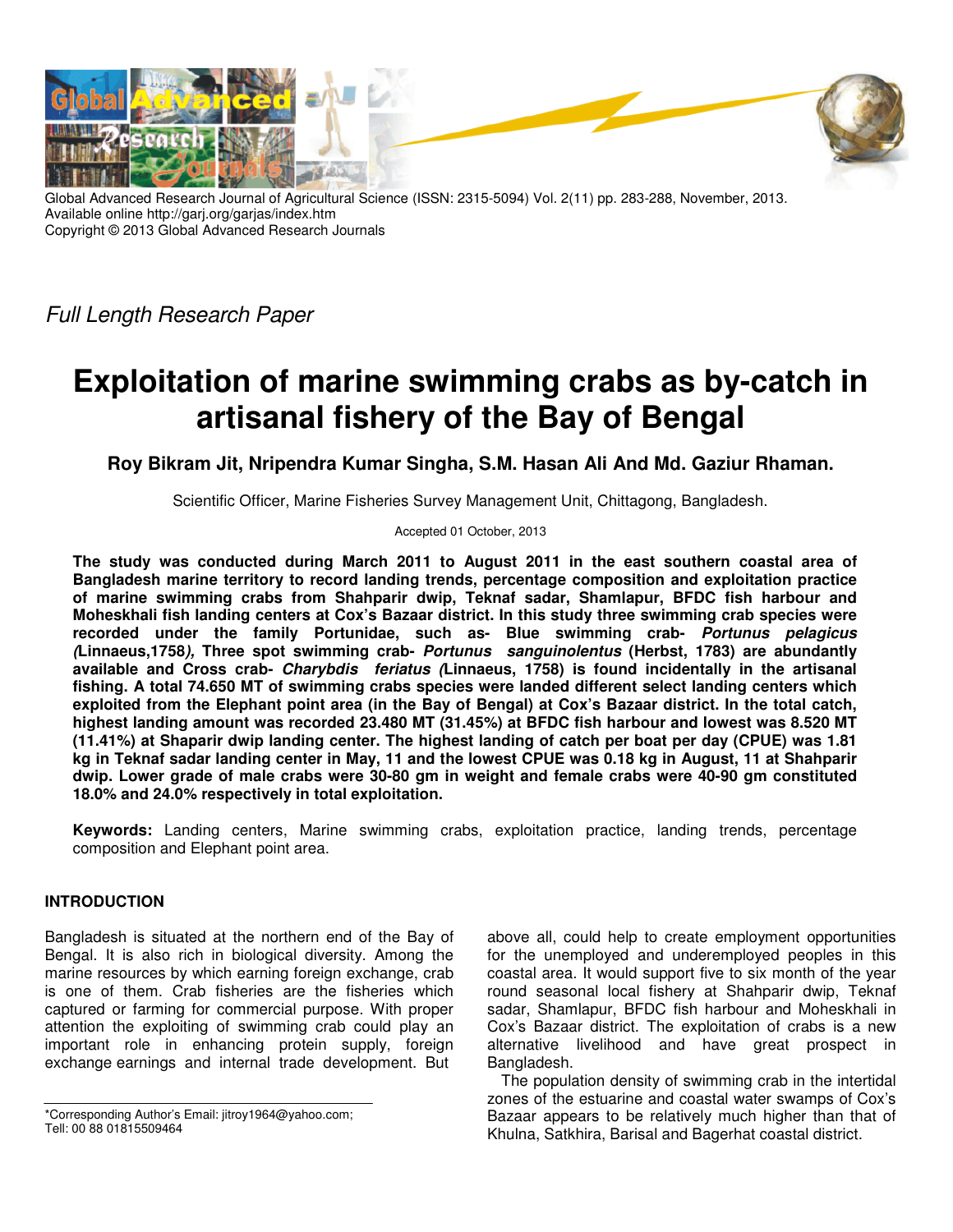These swimming crabs occur throughout the coastal areas of Cox's Bazaar district but dominantly capture in the Elephant point areas. Main exploitation periods of swimming crabs are March to August, but peak season is May to July, three spot and blue swimming crabs found all the month of the year but it is very little amounts.

The local name of blue swimming crab and three spot swimming crab are "Zaji kakra" and "Tin poilla" respectively. It is captured mainly as by-catch with the Jew or croaker fish, which are exploits Jew fish or croaker fish catch nets and some are fished incidentally by trawl fishing and marine set bag net also; but unreported for its small amounts. Crab fishery has not yet been established in Bangladesh. Bhuiyan and Das (1976) made a taxonomic investigation and reported 15 species of crab from the intertidal zone. There are 15 species of crab available in Bangladesh, among them 04 species inhabit fresh waters, while the remaining 11 species inhabit marine waters (Ahmed, 1991). Mahmood (1977) reported 16 crab species of our coast. Among the identified 16 species, it is reported that only mud crab (Scylla serrata) and swimming crab (Neptunus Pelagicus) are consumed in Bangladesh (Islam, 1977). Mollah (2012) recorded 22 species of crab to major bed areas of Cox's Bazaar (coastal areas); out of which 13 species found in the mud flat area and the rest 9 species were in rocky and sandy areas.

Bangladesh started crab export in 1977-78 and became a stable business in 1982 and ranked third among frozen foods that were exported for earning foreign currency from Bangladesh (Ali, 1986).

As exportable items, four species of edible crabs were Scylla serrata, S. olivacea, Portunus pelagicus and P. sanguinolentus which were sought for harvesting, while some other non-traditional species were caught that were sun dried, and used as a raw material in shrimp and poultry feed industries (Mollah, 2012).

In 2008 total commercial crab production was 1,319,953 tons in the world (FAO, 2008). In the year 2009-2010 total crab production of Bangladesh was 7707.70 MT which is less than 1.0% of the world crab production. Among our total crab production total exported quantity was 6347.70 MT (81.61%), total earnings of foreign currency were 375.88 crore taka (48.19 million US dollars) and exporting countries are China, Japan, Korea and Taiwan (Monthly Fisheries and Livestock Berta, 2011). Mainly three crab species (mud crabs, three spot crabs and blue swimming crabs) are exported from Bangladesh. Among them blue swimming crabs are costly and high demand in the international market for its sweet meat and high quality food value.

From March, 2011 to August, 2011, in the study period total 74.650 Metric Tons (MT) of swimming crab species were recorded. Among the crab species- blue swimming crabs, three spot swimming crabs are abundantly available and cross crabs found incidentally in the Bay of Bengal of

Bangladesh region. In the total catch more than 80% were blue swimming crabs.

Most of the harvested crabs usually transported from Cox's Bazaar to Dhaka to get foreign market and others are usually used to make fish meal, poultry meal etc (Mithun, 2010).

### **MATERIALS AND METHODS**

The main five landing centers are Shahparir dwip, Teknaf sadar, Shamlapur, BFDC fish harbour and Moheskhali at Cox's Bazaar district in order to cover a wide range of the most marine swimming crab species landing, retail and whole sale marketing from the Bay of Bengal. Totally more than 500-600 numbers of boats were engaged for marine swimming crab harvesting. These artisanal fishing boats are typically 8.0-9.0 meters long, width 2.13 to 2.50 m, having engine horse power (hp) ranges from 20 hp -22 hp, the numbers of fishermen were 6-7, active fishing days per month were 25-27 and trip duration per day was twice.

The most common type of commercial fishing gear for swimming crab species is Jew fish or croaker fish catching net which is monofilament modified small mesh drift gill net (SMD). The total length is about 3000-4000 meters (m), depth from 2.75-3.57 m. and mesh size of 5.0-5.2 centimeters (cm). Another type of crab fishing gear is **crab pot**, which is a rectangular bamboo made trap with two entrance and height is 60 cm and width 40 cm, it is used in bottom and fixed with a rope. This crab pot is used as a gear less than 5% fishermen. And sometimes are caught incidentally by the marine set bag nets and trawl nets also. Data collection sampling was conducted by the Marine Fisheries Survey Management Unit, Chittagong from March, 2011 to August, 2011. Collected data were processed and analyzed using Microsoft Excel.

### **RESULT**

A total of three species of Marine swimming crab were recorded in the study period. Among them the most common 02 species are Blue swimming crab - Potunus pelagicus (Linnaeus, 1758) and Three spot swimming crab- Portunus sanguinolentus (Herbst, 1783). And Cross crab- Charybdis feriatus (Linnaeus, 1758) found incidentally in our marine fleets of Cox's Bazaar district in artisanal fishery (Figure: 3)

During March, 2011 to August, 2011 total 74.650 MT of swimming crabs (blue swimming crabs and three spot swimming crabs) were exploited from selected 05 landing centers at Cox's Bazaar district. In the total landing, highest landing was 23.480 MT in BFDC fish harbour and the lowest was 8.520 MT in the Shaparir dwip fish landing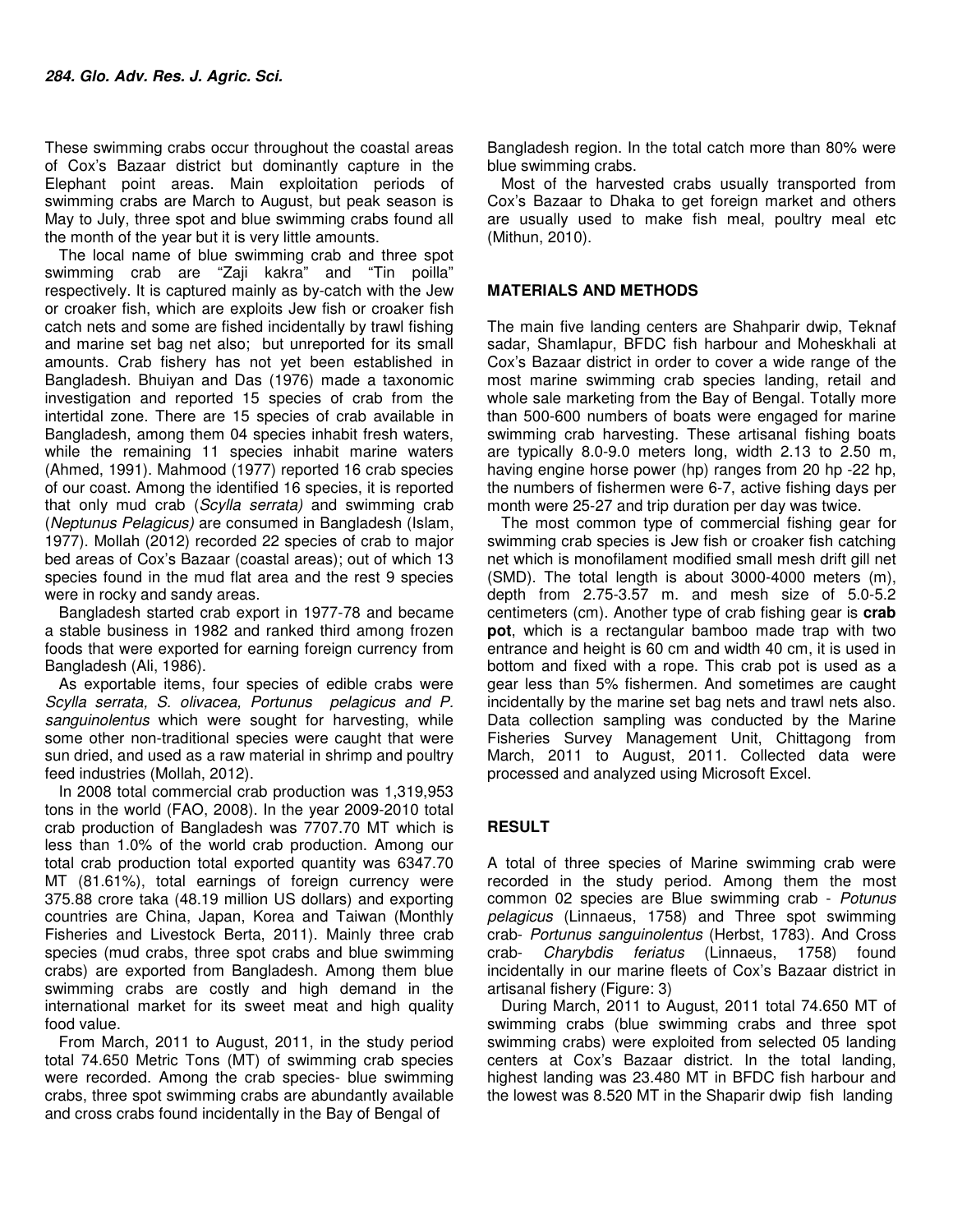| SI.<br>No. | <b>Name</b><br>οf<br>the<br>landing center | March.11<br>(MT) | April, 11<br>(MT) | <b>May,11</b><br>(MT) | June, 11<br>(MT) | July,11<br>(MT) | August, 11<br>(MT) | <b>Total</b><br>landing<br>(MT) |
|------------|--------------------------------------------|------------------|-------------------|-----------------------|------------------|-----------------|--------------------|---------------------------------|
| Ι.         | Shahporir dwip                             | 0.800            | 2.000             | 2.820                 | 1.800            | 0.600           | 0.500              | 8.520                           |
| 2.         | Teknaf sadar                               | 1.120            | 2.800             | 3.400                 | 2.280            | 2.000           | 1.400              | 13.000                          |
| 3.         | Shamlapur                                  | 2.800            | 3.600             | 4.350                 | 4.200            | 2.750           | 2.600              | 20.30                           |
| 4.         | <b>BFDC</b><br>Cox's<br>Bazaar             | 2.500            | 5.210             | 6.000                 | 4.310            | 3.260           | 2.200              | 23.480                          |
| 5.         | Moheskhali                                 | .400             | 2.000             | 2.800                 | 1.850            | 0.800           | 0.500              | 9.350                           |
|            | Total:                                     | 8.620            | 15.610            | 19.370                | 14.440           | 9.410           | 7.200              | 74.650                          |

 **Table 1.** Total landing of marine swimming crabs at Cox's Bazaar district.

 **Table 2.** Percentage compositions of marine swimming crabs at Cox's Bazaar district

| SI.<br>No. | <b>Name</b><br>the<br>οf<br>landing center | March, 11<br>(%) | April, 11<br>(%) | <b>May,11</b><br>(%) | June, 11<br>(%) | July, 11<br>(%) | August, 11<br>(%) | Average<br>$(\% )$ |
|------------|--------------------------------------------|------------------|------------------|----------------------|-----------------|-----------------|-------------------|--------------------|
| . .        | Shahporir dwip                             | 9.28             | 12.81            | 14.56                | 12.47           | 6.38            | 6.94              | 11.41              |
| 2.         | Teknaf sadar                               | 12.99            | 17.94            | 17.55                | 15.79           | 21.25           | 19.45             | 17.41              |
| 3.         | Shamlapur                                  | 32.48            | 23.06            | 22.46                | 29.09           | 29.22           | 36.11             | 27.19              |
| 4.         | <b>BFDC</b><br>Cox's<br>Bazaar             | 29.00            | 33.38            | 30.98                | 29.84           | 34.65           | 30.56             | 31.45              |
| 5.         | Moheskhali                                 | 16.24            | 12.81            | 14.45                | 12.81           | 8.50            | 6.94              | 12.53              |
|            | Average:                                   | 11.55            | 20.91            | 25.95                | 19.34           | 12.60           | 9.65              | $\blacksquare$     |



center during the same study period (Table, 1 and Figure, 1).

In the landing center wise maximum and lowest landing at Shaparir dwip were 2.820 MT and 0.500 MT in May, 11 and August, 11 respectively (Table, 1 and Figure, 1).

At Teknaf sadar, the maximum landing was 3.400 MT in May, 11 and minimum was 1.120 MT in March, 11 (Table, 1 and Figure, 1).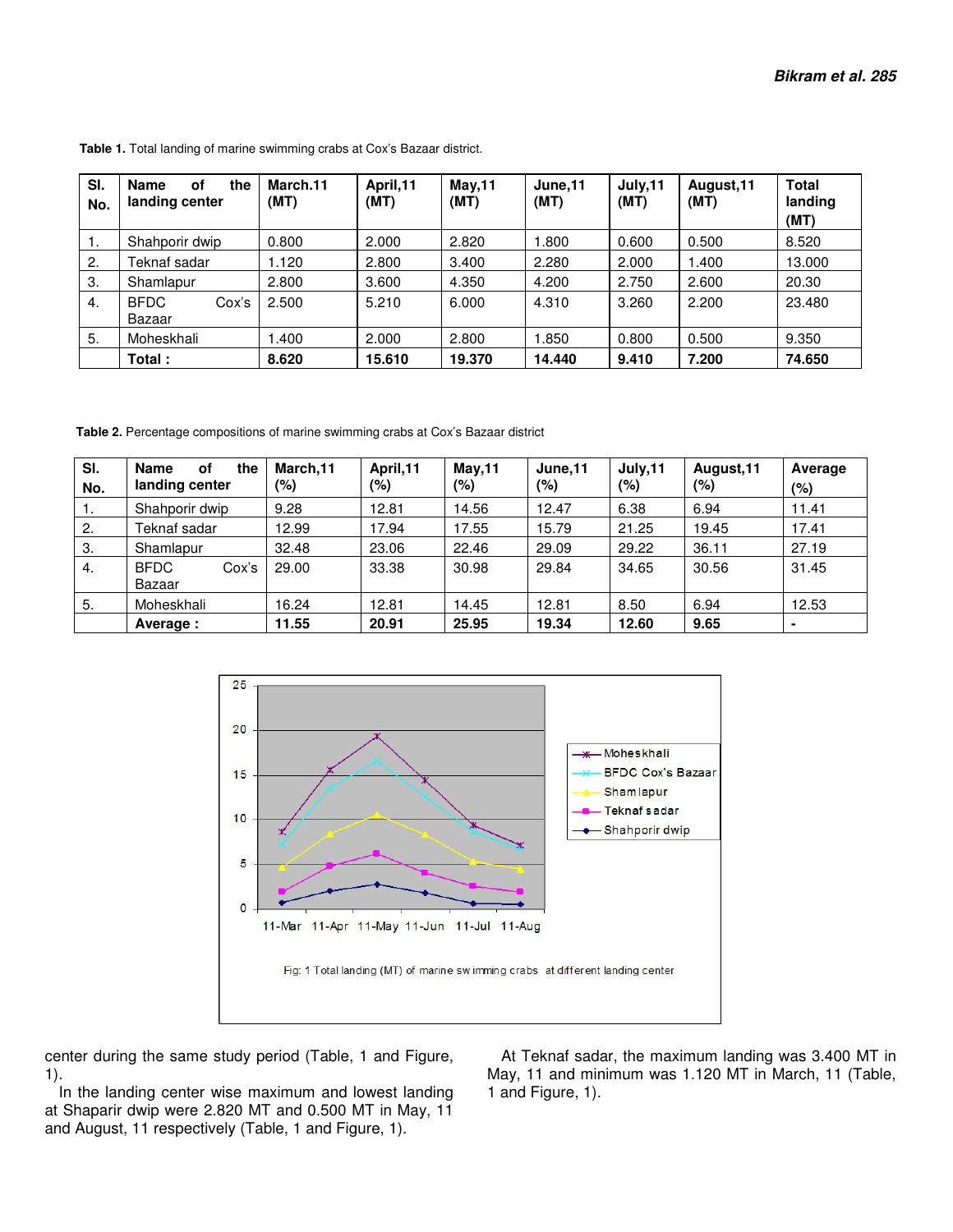



 **Figure 2 – Landing center wise & Month wise Percentage composition by weight** 

In Shamlapur highest and lowest landings were 4.350 MT and 2.600 MT during May, 11 and August, 11 respectively (Table, 1 and Figure, 1)

At BFDC fish harbour the maximum landing was 6.00 MT in May, 11 and minimum 2.200 MT in August, 11 (Table, 1 and Figure, 1).

 In Moheskhali fish landing center the maximum and the minimum landing were 2.800 MT and 0.500 MT in May, 11 and August, 11 respectively (Table, 1 and Figure, 1).

The highest total percentage composition of swimming crab was 34.65% in July, 11 at BFDC fish harbour and the lowest was 6.38% in July, 11 at the same landing center (Table-2).

Landing center wise (average) highest percentage composition was 31.45% in BFDC fish harbour and lowest was 11.41% at Shaparir dwip landing center (Graph-2A).

 In the month wise maximum and minimum average percentage compositions of total landing were 25.95% and 9.65% in May, 11 and August, 11 respectively (Graph-2B).

### **DISCUSSION AND CONCLUSION**

The aim of this study is to describe the present condition of exploitation system, patterns and the marketing of marine swimming crabs in Bangladesh. During March to August some fishermen are engaged them in permanently and some fishers are in part time basis for crab fishery. In each selected swimming crab market where a number of depots are also available here. These depots are permanently engaged in crab trading for 5 to 6 months in each year. In Cox's Bazaar district the existing marketing system was starts with the crab collectors. From collectors to the exporters, there exists a small marketing chain with 3-4 numbers of middle-men. The collected total crabs were supplied to Dhaka for export. So, a potential marketing system also exists here.

 Aratders (depot owners) usually bought crabs and sold them after grading. Usually five grades for blue swimming crabs as XL, L/LM, M/MM, SM and SSM which represent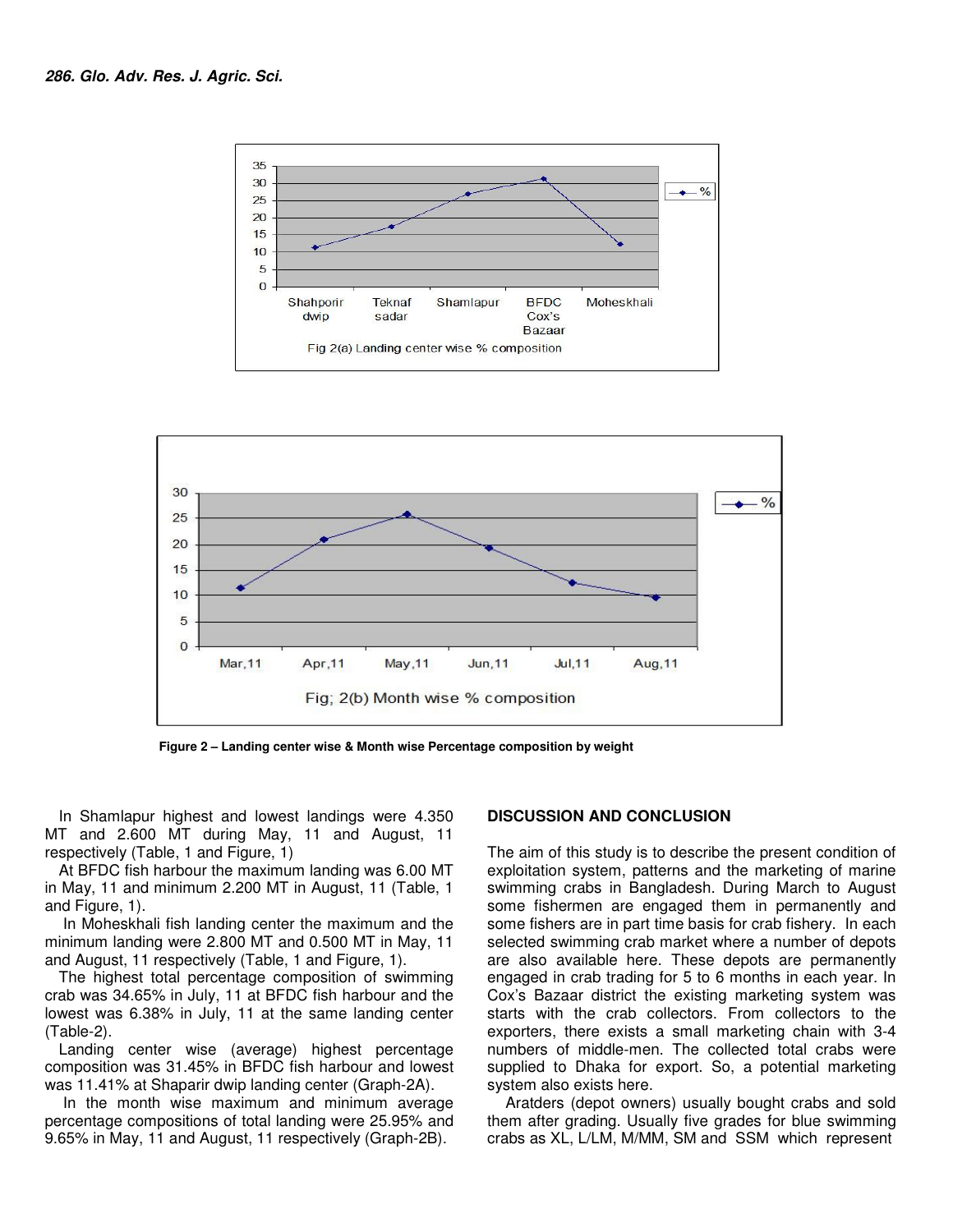the weights in grams of  $500+$ ,  $400+$ ,  $300+$ ,  $200+$  and  $100+$ respectively. And three spot grades were FF1, F1, F2 and F3 that represents the relative weights in grams of 200+, 180+, 150+ and 100+. In case of blue swimming first four grades and for three spot first three grades were bought from the collectors and prepared for sale. The other grades were usually sold to the local market for local consumption.

In April to July they showed a usual upward trend (offshore to onshore) and caught by the local fishermen in their selected nets and traps in huge amount. In late autumn migrate downward trend (inshore to offshore) and harvested by different trawl, but in very small amount. When rainfall was in peak then the collection of crabs in this area was higher and heavier in weight. May to July is the peak time of the year to catch large heavy swimming crabs which were about 65 -70% female of the total catch.

In the total catch more than 85-90% was blue swimming crabs which were found in April to July and their average weight more than 400 gm and the rest 10-15 % were three spot swimming crabs and their weight range were 150-200 gm. In July to mid -August the catch of three spot swimming crabs were lightly increasing, but not more than 30% of the total catch. Among the total harvesting 15-25% crabs were under sized. This under sized swimming crabs comprises of 30-80 gm for male and 40-90 gm for female in individual weight.

The exploitation of these crabs much higher in full moon period than that of new moon and other times in the main captured period. In the artisanal fishing all swimming crabs are exploiting within 10-30 meter depth zone of the marine fleets. Maximum swimming crabs harvested in the coast of Elephant point area. The peak harvesting period of the mud crabs (Scylla spp.) extends from November to March, While that of *Portunus spp.* extends from May to June, although harvesting goes on round the year (Mollah, 2012).

Portunus sanguinolentus catch was poor in September to November. Similarly, for Portunus pelagicus, fishing is extended from September to late May or early June. Stray catch was only occurred during September to November (Sukumaran, 1995).

Crabs are landed mainly as a by-catch of trawlers. Indigenous gears, such as gill nets and traps are also used to exploit the resource and mostly caught from a depth of about 10 – 60 meters (Manisseri, 2004).

The blue manna crab, *Portunus pelagicus* were widely dispersed throughout Peel Inlet, Harvey estuary and the saline regions of Tributary Rivers, Australia; during the summer and autumn, they were found mainly near the estuary in the winter and spring (Potter, 1983).

Crabs can be caught round the year, but become inactive in winter when water temperature falls below 50-55 o F. As temperatures rise in March and April, catch rates increase rapidly (Whitaker, 2010).

Present study indicate that the tendency of female crabs being heavier in weight and higher numbers than males crabs under Portunidae, which is in conformity with the

earlier observation in Portunus pelagicus and P. sanguinolentus.

It was observe that in the study period, among the three swimming crab species mainly Portunus sanguinolentus & P. pelagicus dominantly exploited only in Cox's Bazaar district in the inshore areas from March to August where peak in April to June and the maximum exploiting crabs was blue swimming crabs (Portunus pelagicus) and in the other times found incidentally very poor amount as by catch of shrimp and fish trawl in the on shore areas of our marine territory. And the Elephant point area may be the breeding ground of these three swimming crab species, because in the March to September about 70% female crab species found with eggs, which is similar to the Manisseri, 2004, Whitaker, 2010 and Mollah, 2012 study and some dissimilar observed to the study of Sukumaran-1995 & Potter, 1983.

This study was conducted properly utilize this resource in maintaining sustainable livelihood of coastal people as well it could contribute in the country's economic growth.

#### **Literature cited**

- Ali MH, Rahman MI (1986). "An investigation on some socio-economic and Technical problems in pond fish culture in two districts of Bangladesh", Journal of Bangladesh Aquaculture, 8 (1): 47-51.
- Ahmad K (1991). Mud crab, a potential aquaculture resource of Bangladesh. In: the mud crab (ed. C. A, Angell). Pp: 161, producing of the Seminar on mud crab in Surat Thani, Thailand, 5-8 November 1991.
- Bhuiyan, AL, Islam MJ (1981). Tolerance and distribution of Scylla serrata in response to salinity of Karnafuly river estuary, Bangladesh. J. of Agric., 5(1): 7-15. Chang Wei Say, W. 1977. Pen culture of mud crabs in the ecosystems in Sarawak (East Malaysia). Aquaculture Asia 4(4):3-5
- Das HP (1978). Studies on the Grey Mullet, Mugil cephalus (Linnaeus) from the Goa waters. Ph.D Thesis Submitted To University of Bombay, pp. 223.
- FAO (2008). Food and Agriculture Organization of the United Nations (FAO), Fishery Department, Global Aquaculture Production 1994-2008.
- Islam J (1977). Brachvura of the Rarnati, llv Estuary and north-east part of the Bay of Bengal with special reference to the biology of Scylla serrata. M.Sc. Thesis. Department of Marine Biology, University of Chittagong. pp.160
- Mahmood N (1977). Crustacean fauna of the Bay of Bengal of the coast of Bangladesh. Paper presented at the Biol. Wkshp. organized by Banglad. Nat. Commission, for UNESCO. pp. 6
- Manisseri MK, Radhakrishnan EV (2004). Status of Exploitation Marine Fishery Resources of India (Indian Council of Agricultural Research), Kochi-682014, India.
- Mithun R (2010). Feasibility study of mud crab (Scylla serrata) fattening in the mid coastal area of Bangladesh, Bachelor of Science (Honours) in Fisheries, Department of Fisheries and Marine Science Noakhali Science and Technology University. SONAPUR, NOAKHALI-3802.
- Monthly Fisheries and Livestock Barta, Number-6, July-August 2011. Fisheries and Livestock Information Department, Matshya Bhaban, Dhaka-1000.
- Mollah AR, Rasid M Md (2012). Occurrence, Distribution, Exploitation and Utilization of crabs in Cox's Bazaar of Bangladesh. 18<sup>th</sup> Biennial International Conference and Annual General Meeting 2012. Zoological Society of Bangladesh; 22 December,2012. Department of Zoology, University of Dhaka, Dhaka, Bangladesh.